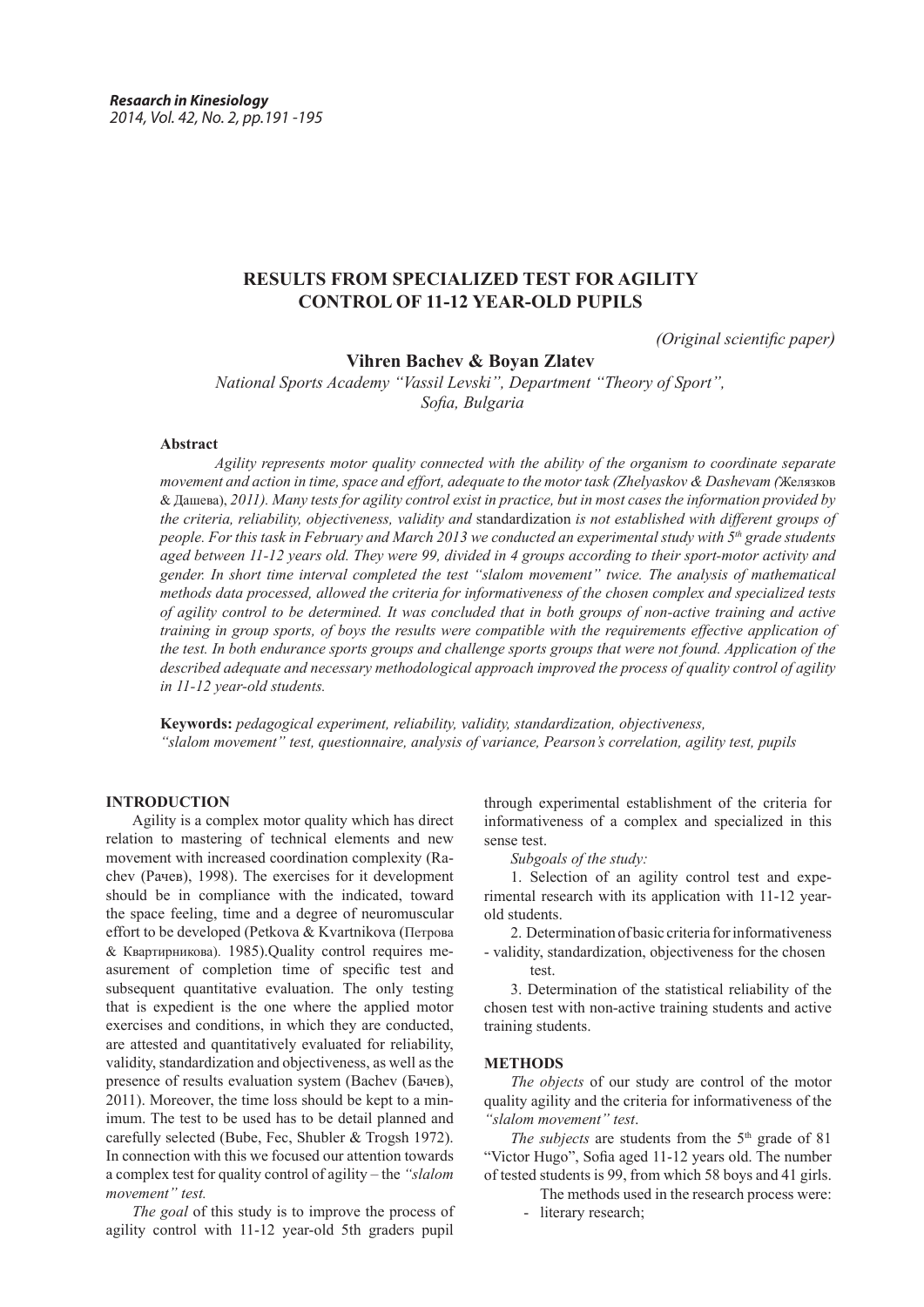- questionnaire to inquire the attitude of students to towards sports. That was used to divide in different groups;

- pedagogical experiment;

- examination with the "slalom movement" test  $(fig.1)$ .

The test begins in standing starting position. When the start signal is given the students makes a step forward roll of a mattress. After that 5 meter distance is run to the first cone. Five consecutive cones, placed 1 meter apart, are jumped over (overlapped). A 2 m. run follows and two stands (pillars) are by passed – the first from the right and the other - from the left. The distance between them is 2 m. and there is a bar attached on 1 m. height, under which the student must go. After another 2 m. run is the finish.

The distance of the whole test is 18 m. The test is devised for students aged from 10 to 19 years.

To establish reliability of the "slalom movement" test results we use repetitive testing methods. Time measurement for test completion is done with a stop watch and is recorded in a protocol

- Mathematical methods that we applied were calculated using the program Microsoft office Excel 2003. They were *analysis of variance*, graphical representation, average level indicators, distraction indicators, calculation of standard linear *Pearson's correlation*.

## **RESULTS AND DISSCUSION**

Determining of the criteria *informativeness* – validity, objectivness, standard and reliability of the "slalom movement' test are presented consequently.

*Validity* of the test was proven through logical analysis of its contending. It consists of several elements, which are connected - forward roll, running, jumping and passing through. All this elements are a function of the coordination abilities of the students and require fast respond of suddenly changing situation. Within 18 m. (the length of the test) the situation changing constantly. This showed that contend of the test included all elements comprising the quality agility. The test is valid for it measurement and control.

The test is *objective* because there is more than one researcher when register the time achievements.

It is *standard* because the requirements and conditions for it execution are equal for all subjects.

*Statistical reliability* we determined on the bases of achievement from the second testing, which are metrically scaled. In this case through calculation of the standard linear correlation of *Pearson's correlation* coefficient we can also determine the character of reliability. It is satisfactory if the value of the coefficient "r" is above or equal to 0.8 and the number of test subjects is large (preferably then 20).

For greater precision we divided the test subject not only by physical activity but also by gender.

The group of non active *training* students consists of 43 subjects. The number of the boys in the group was 21 and the value of the calculated *Pearson's correlation* coefficient was 0.8. It shows that the test has high statistical reliability. The Table 1. provide the results of the variation analysis. Fig.2 shows a graph with results distribution.

Table 1. clearly shows that the second attempt was better than the first in these indicators - mean, median, range, maximum and minimum. The cause can be due to learning of the execution technique. On the graph 2. we can see that there is a normal distribution of the results from the two attempts of the students – 42 in total. On these bases we can also create one evaluation scale. The abscissa represents the time in (s) and the ordinate – the number of students falling under the given results, represented by (n).

The best results are in the 6.01 -8.00 seconds interval. The most common results are in the 8.01 -10.00 seconds interval. The 10.01 – 12.00 seconds interval consist of the below average results. The weakest results with the non active training boys are in the 12.00-14.00 seconds interval. Table 2 represents the corresponding grade on the students in accordance with their age and physical abilities.

All non active training girls age between 11-12 years old what we researched were 22 total. The *Pearson's correlation* coefficient was at value of 0.27. This value is too low and is not satisfying for reliability. For this reason we think that is not appropriate to represent other results of non active training girls.

The group of active training consist of students



*Fig.1. Test "slalom movement"*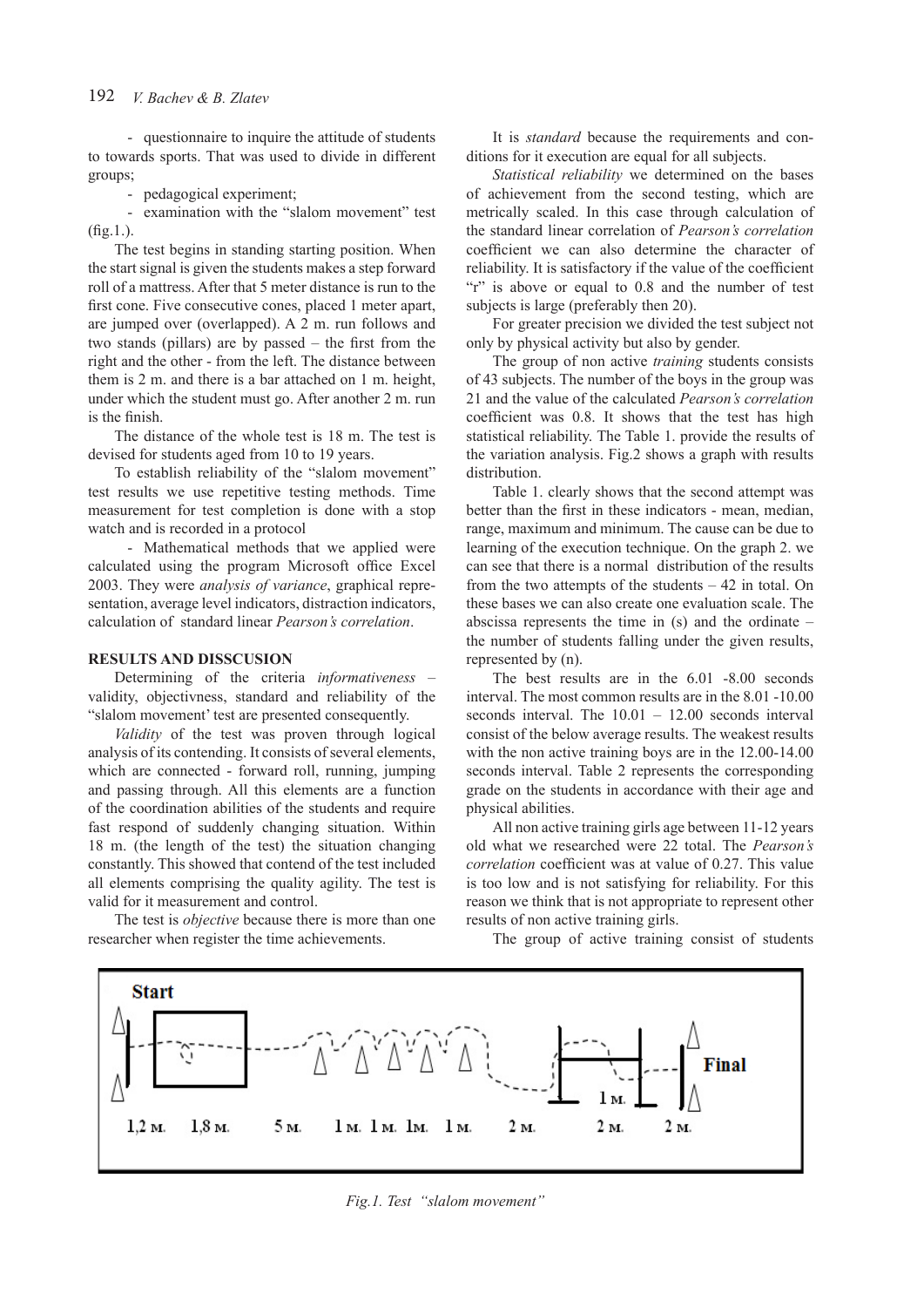| <i>Statistical</i>        |                     | Attempt | Attempt |
|---------------------------|---------------------|---------|---------|
| parameters                |                     |         | 2       |
| Mean                      | (X)                 | 10,18   | 9.43    |
| <b>Standard Error</b>     | (m X)               | 0,39    | 0,30    |
| Median                    | (Me)                | 10,01   | 9,36    |
| Mode                      | (Mo)                | n/a     | n/a     |
| <b>Standard Deviation</b> | (S)                 | 1,77    | 1,32    |
| Sample Variance           | $(S^2)$             | 3,12    | 1,75    |
| Kurtosis                  | (EX)                | (0,77)  | (0,01)  |
| <b>Skewness</b>           | (As)                | 0,33    | 0,48    |
| Range                     | (R)                 | 6,16    | 5,10    |
| Minimum                   | (Min)               | 7,37    | 7,20    |
| Maximum                   | (Max)               | 13,53   | 12,30   |
| Sum                       | $\langle x \rangle$ | 203,58  | 188,60  |
| Coint                     | (n)                 | 21      | 21      |

*Table 1. Results from analysis of variance for "slalom movement" test of non active training boys*



 *Fig. 2. Distribution оf achievement оf non active training boys*

*Тable 2. Normative table for grading of the test achievement wit non active training boys*

| Grade                     |   | Achievement           |
|---------------------------|---|-----------------------|
| Excellent $(5,50 - 6,00)$ | A | (under 8,00s.)        |
| Very good $(4,50 - 5,49)$ | B | $(8,01s. - 10,00s.)$  |
| Good $(3,50 - 4,49)$      | € | $(10,01s. - 12,00s.)$ |
| Average $(2,50 - 3,49)$   | Ð | $(12,01s. - 14,00s.)$ |
| Poor $($ under $2,50)$    | F | (over $14,01s$ .)     |
|                           |   |                       |

practicing – basketball, volleyball, football and handball. Again the results of the boys are presented first. There are 23 boys and value of the *Pearson's correlation* (r) is equal to 0.84. This is highly statistically reliable. The number of this pupils is large, the date were satisfactory. Table 3. shows *analysis of variance* of active training boys in group sport, aged 11-12 years old and fig.3 - the graph of grade distribution.

The results depicted in Table 3. again show us that the second attempt is better than the first one. The value is very close and is in the 4 seconds range in both attempts. In Fig. 3. we can make the following important analysis for both student attempts. The best results of tested subject in the research are in this group  $-6.69$ seconds. The average attempt which is also the most are in the 8.01 – 10.00 seconds interval. The weakest results are in the  $10.01 - 12.0$  seconds interval. There is no attempt over 12.00 second which is a good achievement. In conclusion we thing this test is appropriate for boy aged 11-12 training in group sports.

The number of girls training in group sports is 13. The value of the Pearson coefficient is  $r = 0.84$  – the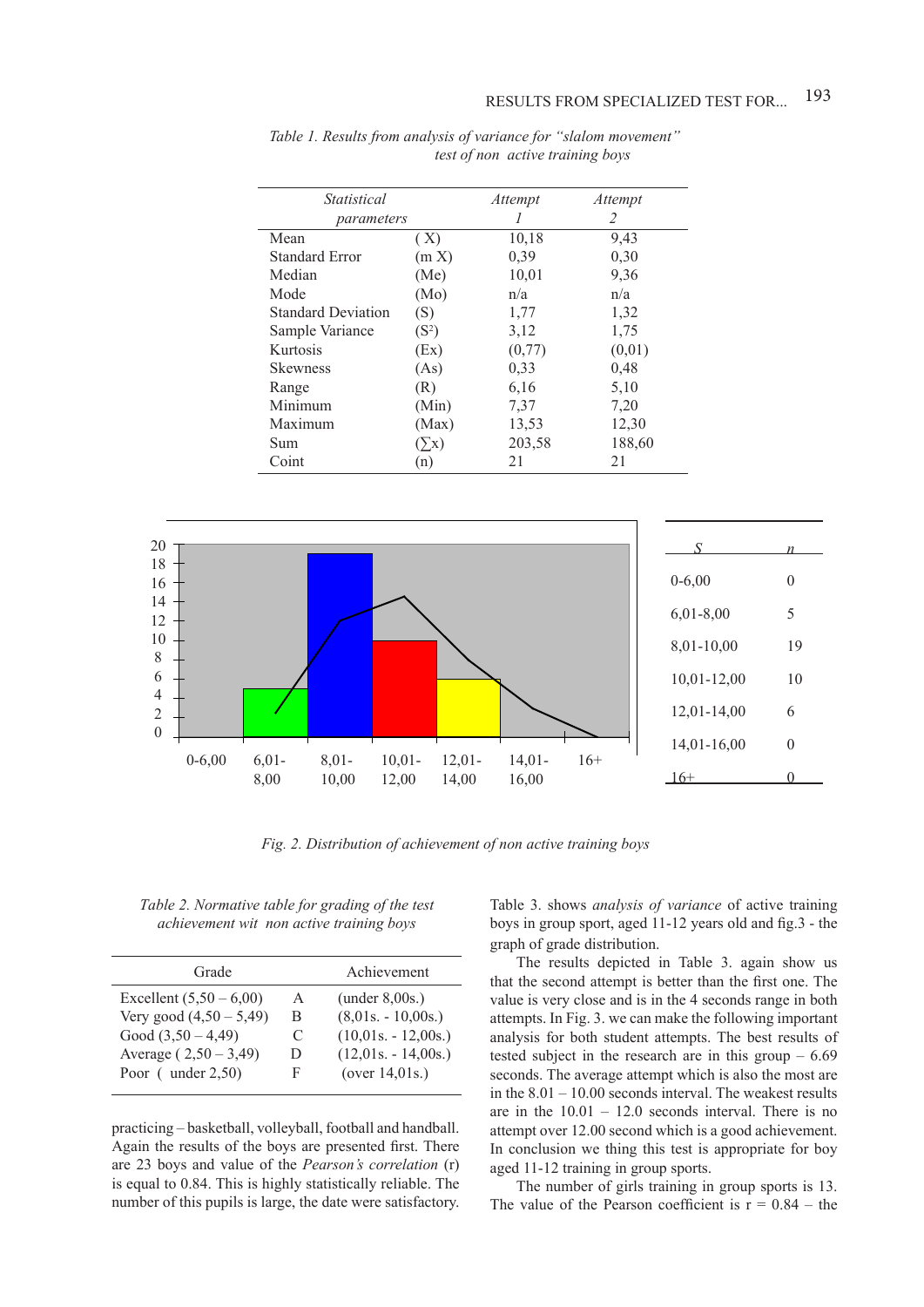| <i>Statistical</i><br>parameters |                     | Attempt | Attempt<br>2 |
|----------------------------------|---------------------|---------|--------------|
|                                  |                     |         |              |
| Mean                             | (X)                 | 8,57    | 8,39         |
| <b>Standard Error</b>            | (m X)               | 0,19    | 0,23         |
| Median                           | (Me)                | 8,52    | 8,04         |
| Mode                             | (Mo)                | 7,79    | n/a          |
| <b>Standard Deviation</b>        | (S)                 | 0,93    | 1,12         |
| Sample Variance                  | $(S^2)$             | 0,87    | 1,25         |
| Kurtosis                         | (EX)                | 0,84    | $-0,83$      |
| <b>Skewness</b>                  | (As)                | 0,78    | 0,60         |
| Range                            | (R)                 | 4,15    | 3.83         |
| Minimum                          | (Min)               | 6,86    | 6,69         |
| Maximum                          | (Max)               | 11,01   | 10,52        |
| Sum                              | $\langle x \rangle$ | 197,09  | 192,89       |
| Coint                            | (n)                 | 23      | 23           |

*Table 3. Results from variational analysis for "slalom movement" test on active training in groups sports boys*



*Fig. 3. Distribution on achievement on active training groups sports*

same as with the boys but the number of researched subjects is lower. The results can be questioned and that is the reason we do not present the variation analysis and distribution graph connected with them.

The challenge sports groups include the students practicing – taekwondo, kung fu, boxing, aikido and karate. Statistical reliability in this group was not researched because the number of subjects is only 8.

The third group consists of students practicing in endurance sports – swimming, tennis and dance. The number of boys and girls is 14. The calculated value of Pearson coefficient is "r"=0.67. The established reliability for this group, as well as the low number of tested students is not satisfactory. For this reason we consider that the application of the test in the process of agility control with the last two groups is not expedient.

#### **CONCLUSIONS**

The conclusions that we reached were as follows: 1. The "slalom movement" test is a complex test and is very suitable for non active training boys and students training in groups sports. 2. The statistical reliability of the test is not satisfactory for the non active training girls that were in the study. 3. We also consider the test application is not expedient for the endurance sport training students. 4. The "slalom movement" test should be applied in physical education in schools and sport for control and evaluation of agility, after researching its statistical reliability with a selected group of students.

#### **REFERENCE**

- Бачев, В. (2011). *Основи на научните изследвания в спорта.* [Fundamentals of research in sport. In Bulgarian]. София: Ес-принт*.*
- Бубе, Х., Фек, Г., Щюблер, Х., & Трогш, Ф. (1972). *Тестове в спортната практика.* [Tests in sports practice. In Bulgarian]. София: Медицина и физкултура.
- Желязков, Ц., & Дашева, Д. (2011). *Основи на спортната тренировка.* [Fundamentals of Sports Training. In Bulgaria.] София: Гера-арт*.*
- Златев Б. (2013). *Контрол на ловкостта при 11-12 годишни ученици от 5 клас.* [Control agility at 11-12 year old students from 5 grade. In Bulgarian.] (Дипломна работа,